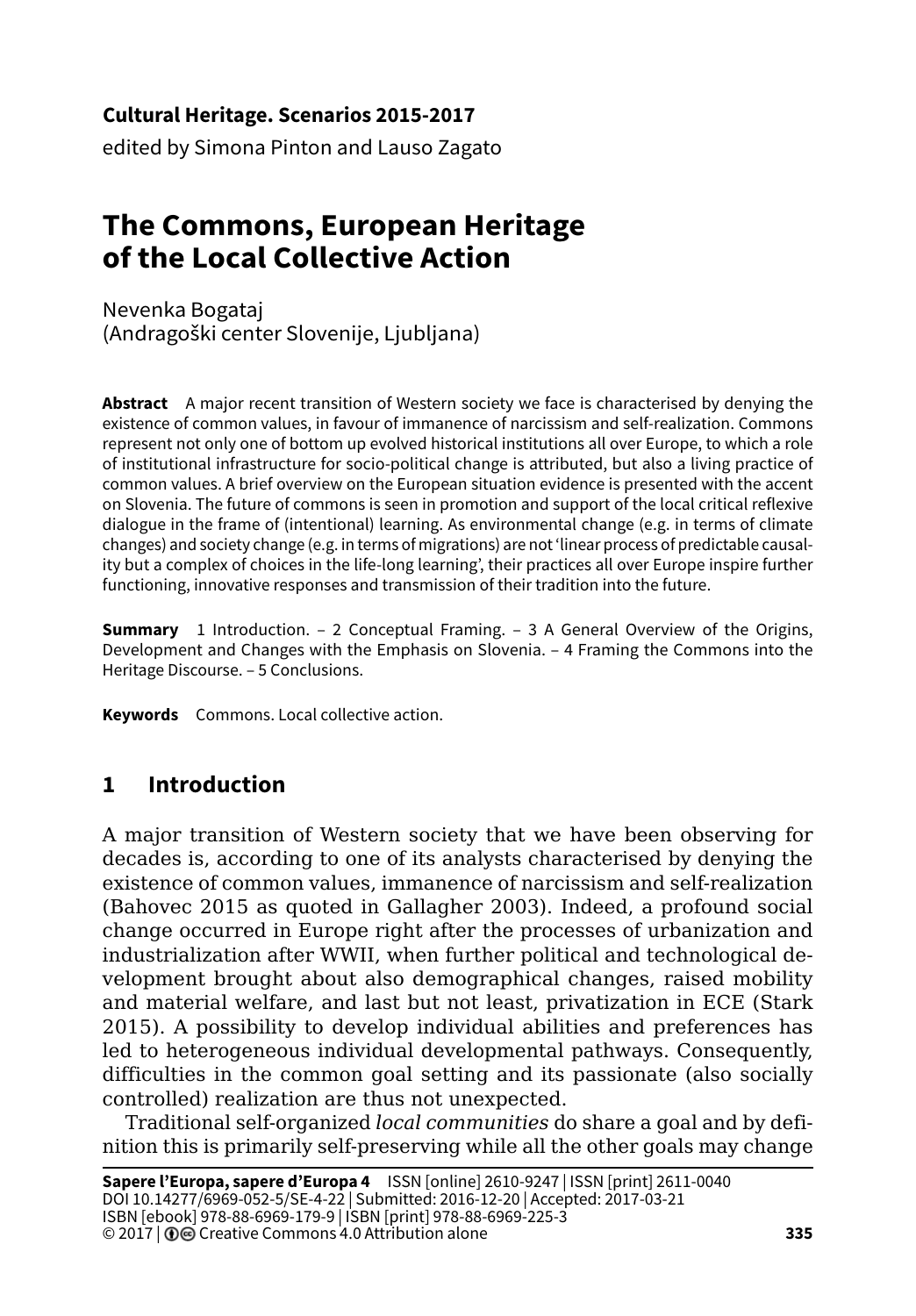according to the moment of observation. Local communities root in times of survival from natural resources only. Their later organisational level rose (e.g. to municipality) and production mode at least partly changed (e.g. to services provision). Evolution of welfare States and market-based exchange was paralleled with decline of Commons but past traditions have remained and confronted with new circumstances e.g. multi-level policy arenas and the globalization of economy. This also means that past focus on the subsistence and primary resources has diversified while internal community processes eventually remained aligned with cultural tradition.

We present an institution of the *commons*, once present all over Europe, characterised by the local use of the *common land-ownership* and a joint management of the land and its resources. They are still active today, continuing the past activities of the common goal setting. Our perspective refers to their role in the common goal setting as an element of heritage worth to preserving.

We argue for the framing of the commons into the heritage discourse due to their longevity and survival, despite being marginalised for a long time in the public spheres. A link with CH is established through the definitions of the Faro Convention. Understanding the commons thus means entering a variety of regional and local situations, including colourful terminology, which includes slight, yet important differences in meanings that should be taken into consideration (De Moor 2012). To illustrate, Slovenian official term (an agrarian common) refers in terms of etymology to the production regime but field work revealed at least seven other terms (Bogataj, Krč 2014), reflecting historical contexts of the territory and its environmental characteristics.

The aim of this article is to argue why the commons are understood as heritage and to make a general overview on the European situation with the emphasis on Slovenia. The fundamental message is found in considering a common also as a community, able and willing of active transfer of past models and norms to the future. As environmental changes (e.g. climate changes) and social change (e.g. migrations) are not a "linear process of predictable causality but a complex of choices in the life-long learning" (Del Gobbo 2015), we also consider capacity dilemmas of the future. Methodologically, we base the claims, not only on the literature, but also on the (personal) field observations of the commons which have taken place (at intervals) during the last three decades in Slovenia with the emphasis on interviewing the leaders of Slovenian commons in the period 2010-2014.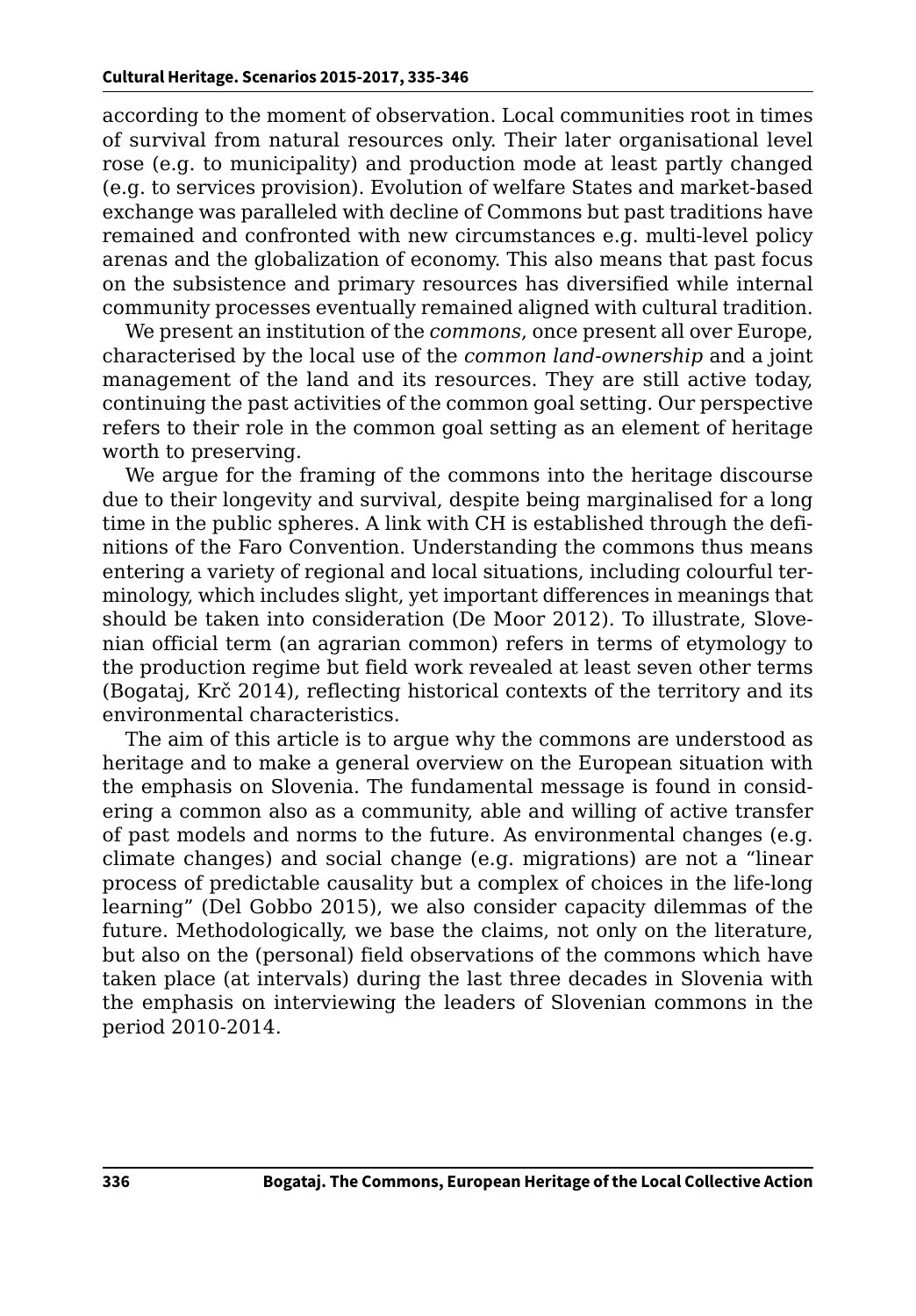### **2 Conceptual Framing**

The commons are defined as groups who collectively own and manage resources. DeMoor (2012) distinguishes between a territorial type and its 'stretch' to open-access goods (oceans, air). Therefore, the priority is given to the groups of people linked to natural resources, particularly known from of a research of Ostrom (1990, 2005).

In the literature, commons are considered from a sociological, an ecological and an economic point of view, representing not only different perspectives but also diverse interpretations (De Moor 2012, 270). The positive ones consider commons to be a vital element of agricultural production, a model of distribution, fulfilling the criteria of democracy and equality or a case of longevity due to the ability to adapt. The negative interpretations, on the other hand, underline their weak economy, creating and maintaining poverty. What is more, also their role is interpreted differently, varying from the institutional infrastructure for socio-political change (De Moor 2015) to the examination of a particular type of (private) ownership (Živojinović et al. 2015) and a model of adaptation close to the basic functioning of the local community (Gatto, Bogataj 2015).

However, even if we speak of the groups owning and managing land together, the meaning of the community broadens the meaning of the group. The construction of a relationship, network and corresponding commitment seems crucial for the development of feelings of attachment and embeddedness. Indeed, a community is more than only a sum of individual personalities, linked with an interest (e.g. into a chain) or a short-term team. It is particular entity with own identity, aim(s), empathy to members' needs and responsiveness to the internal and external factors, functioning as a self-defined unit, inclined to self-sustenance (Bahovec 2005). The use of the internal (social) rules and their change (*i.e.* adjustment) is needed due to the external unstable ecological, economic or socio-political world. Authoritarian undemocratic entities are excluded from the definition or the 'real community', as only those who respect the needs of all members (not only the needs of one segment) are understood as real communities (Bahovec 2005; cfr. Etzioni 1996). Regular communication is crucial for the development of shared values, common norms and identity intentionally transmitted to future generations. This also includes the ability to set a *common goal*, even if we are aware that the ideal situations are rare or even absent. A famous Italian personality, one of earliest juridical analysts of the commons, has just recently referred to the commons in terms of a community by claiming that

they are people with a very personal relationship with land, […] practising traditions […] just out of their souls […] so their essence is spiritual community. (Grossi 2016)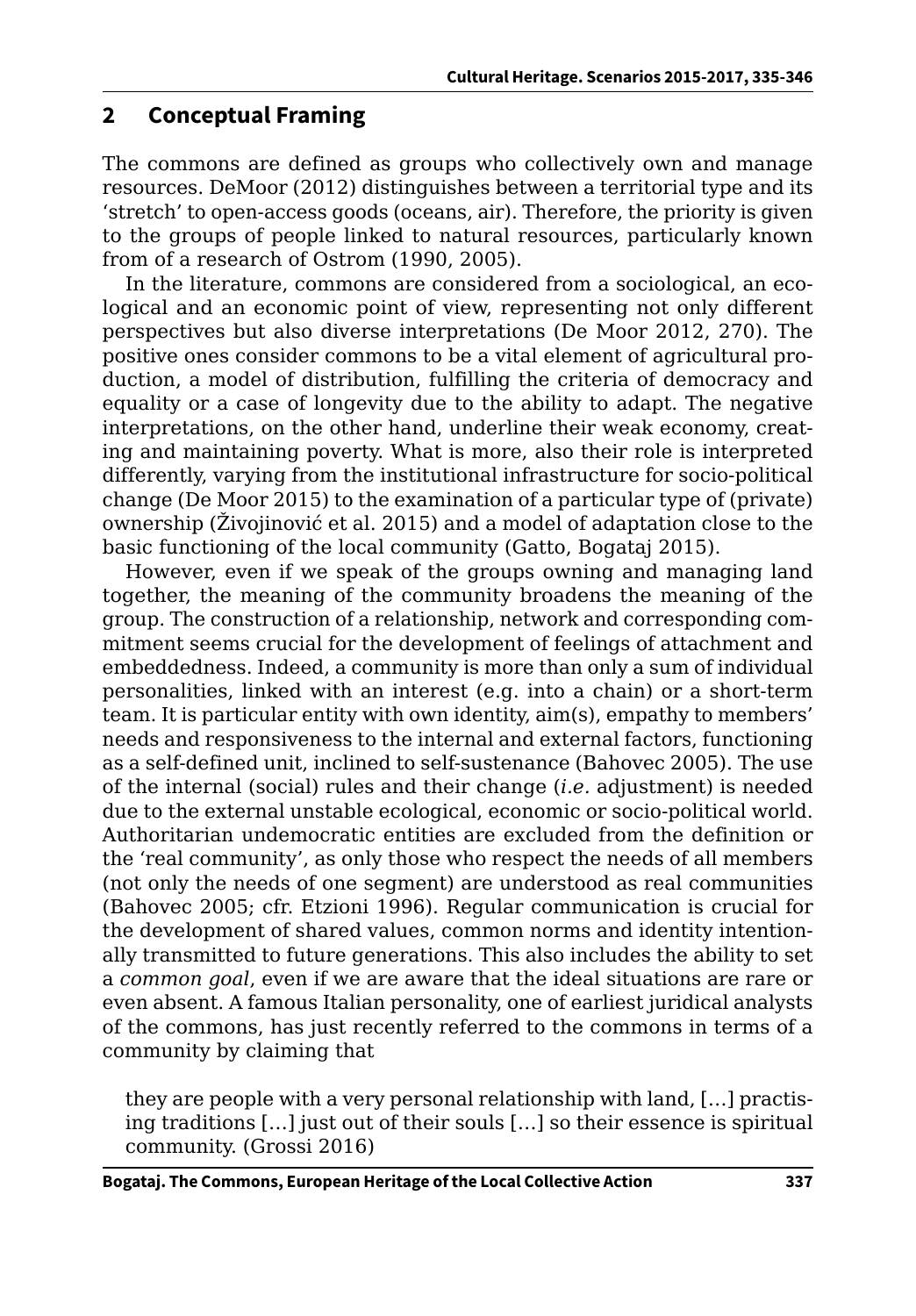A community is a dynamic entity, capable of an active response to internal or external challenges, but consisting of active and inactive members (Czerny 2014, Premrl et al. 2015). In (some) Slovenian commons active participation of members was obligatory (e.g. Ogrin 1989) at regular operational meetings and a yearly meeting. The participation rules have transformed through the centuries into practices implemented by the State authorities, sometimes by turning a membership into a citizenship of a municipality, or by being institutionalized into, for example, cooperatives. Even the commons themselves have changed their interests and, consequently, the participation. That is poorly examined and would call for a comparative European analysis. The challenge of rational (economic) interest, not independent from the social embeddedness (Granovetter 1985), is addressed with collective action studies and design principles (Ostrom 1990). However, we will not list these characteristics, nor will we dig deeper into the economy of the commons, but we will only warn of the differentiation between a stakeholder and a shareholder's conception, now dichotomizing once integrated ownership and management.

The conceptual categorization of the commons into heritage discourse calls for an extended recognition of a resource, interpreting the resource not only in terms of natural amenities, but also in terms of intangible characteristics of communities related to these amenities: values, beliefs, knowledge and traditions, rooting in history, and independent ownership. We argue that the commons are heritage. Furthermore, the same Faro Convention in its second article defines a *heritage community* as

consisting of people who value specific aspects of cultural heritage which they wish, within the framework of public action, to sustain and transmit to future generations (art. 2(b)).

According to this definition community is a wider and looser concept than a Common, which is linked with ties among shareholders, and ties with their land (formally owned or not) enriched with the ties (e.g. positive valuing) to the past and the future. And indeed, commons are one of the oldest institutionalized social structures, an example of long-term specific functioning, and transmitted orally through generations. This can only be possible when juridical interpretation of (full) ownership of a person over an object is, generally speaking, considered improper because it may endanger existence of an object. In case of commons the nature of an object (subordinated to the laws of nature and not to human laws) limits eventual destruction, collective rules limit damages. Indeed rules-in-use were identified which limit individuals from overuse but provide also limitations to resources marketing.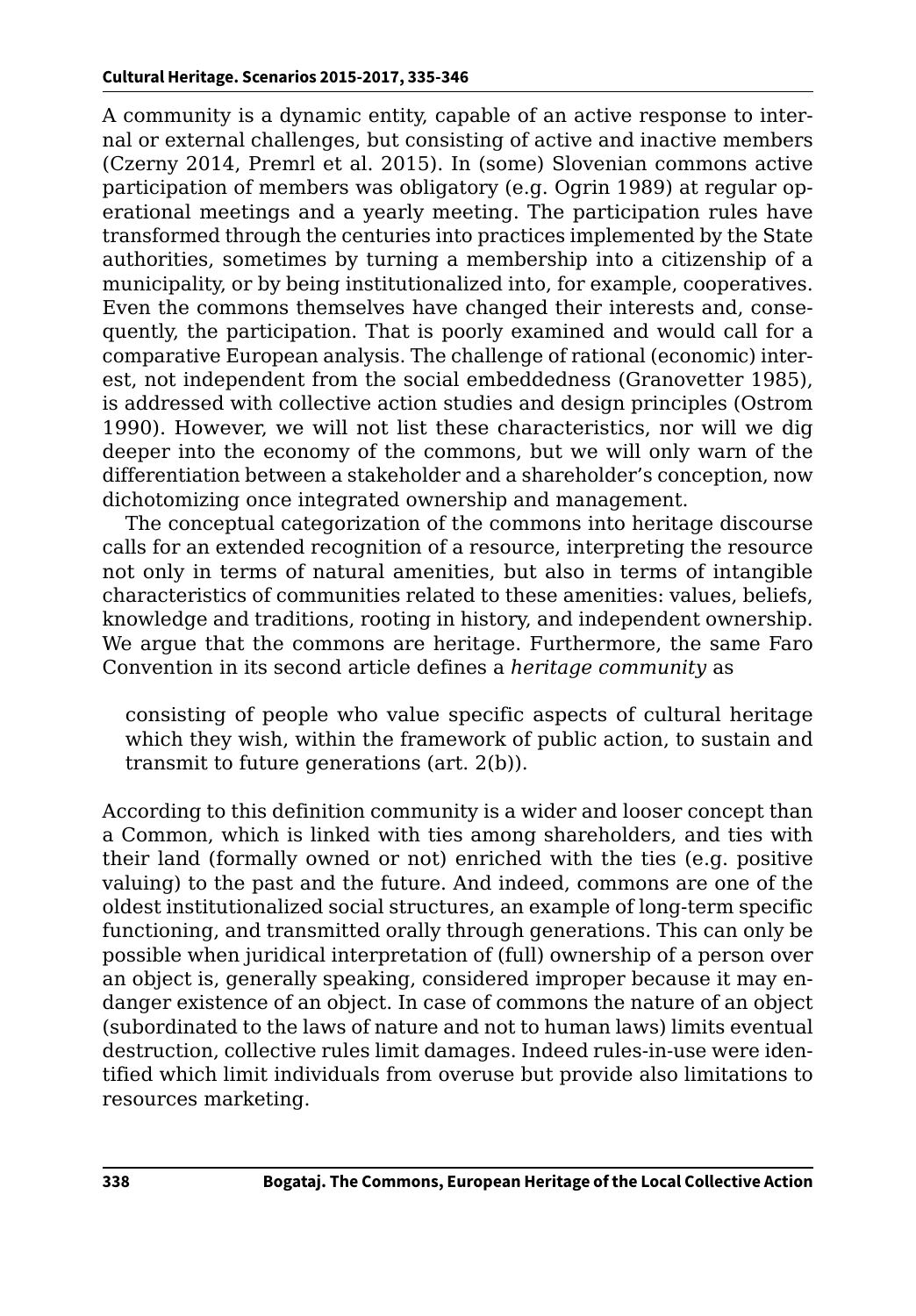# **3 A General Overview of the Origins, Development and Changes with the Emphasis on Slovenia**

We cannot assign the origin of the commons to the one reason only, as not only were geographical conditions diverse, but also different production modes took place throughout time. What is common is their original dependence on the natural environment. Therefore, the origin of the Alpine commons is attributed to prehistoric collective management (Merlo 1995, Vilfan 1980), while German authors link the origin of the commons to the migration wave responses between the third and the sixth century, with the establishment of five to ten farms on the territory and the organizing rotation of three field zones (Brandl 2011). DeMoor 2015 attributes their establishment in Low Countries to the risk avoidance. The Scandinavian commons (Holmgren, Lidestav 2016; Holmgren et al. 2010) were established in the nineteenth century top-down, with the aim to aid the farmers, living in the limited northern conditions, while origins and practice of the Italian commons differ on the axis North-South (Bassi 2012). The Slovenian commons root in prehistory (Vilfan 1980).

In general, these examples acknowledge a high variety of regional and local practices in the past, as well as today. However, if originally the size of a common was defined by land productivity, recently this has not been the main criteria. Differences do not only come from the differences in the nature of the land, but also lie in the historical development. Inheritance rules are an example of these differences and changes. For instance, local members were initially mostly men, recently women have been granted a membership as well. Another example of historical change refers to the importance of their roles: the Alpine commons had a strategic position in the Venice period, but later usually became marginalised and poorly recognised (even absent) from the official state statistics. Examples show a synchrony in developmental processes (Gatto, Bogataj 2015). The production regime, once agrarian, which mostly represented pastures or forests in mountain areas, or wetlands in England or Lowlands, may have turned into services (recreation, tourism) or intensification/other production mode on privatized lands. Few perspectives from a relatively good evidence of case studies only partly address, the issue of the common goal setting. An insight into this aspect of Slovenian practice (Czerny 2014; Premrl et al. 2015) shows an evidence of constant balances of conflicts but survival of commons as an institution. For example, Czerny (2014) cites a case of a shared standpoint to the environmental issues, but a divergence participate regularly in terms of management decisions (but 18% of shareholders do not live in the local community, seldom attend meetings, but would be able and willing to invest, contrary to the local members, who regularly participate, but are not able or willing to invest). However, investments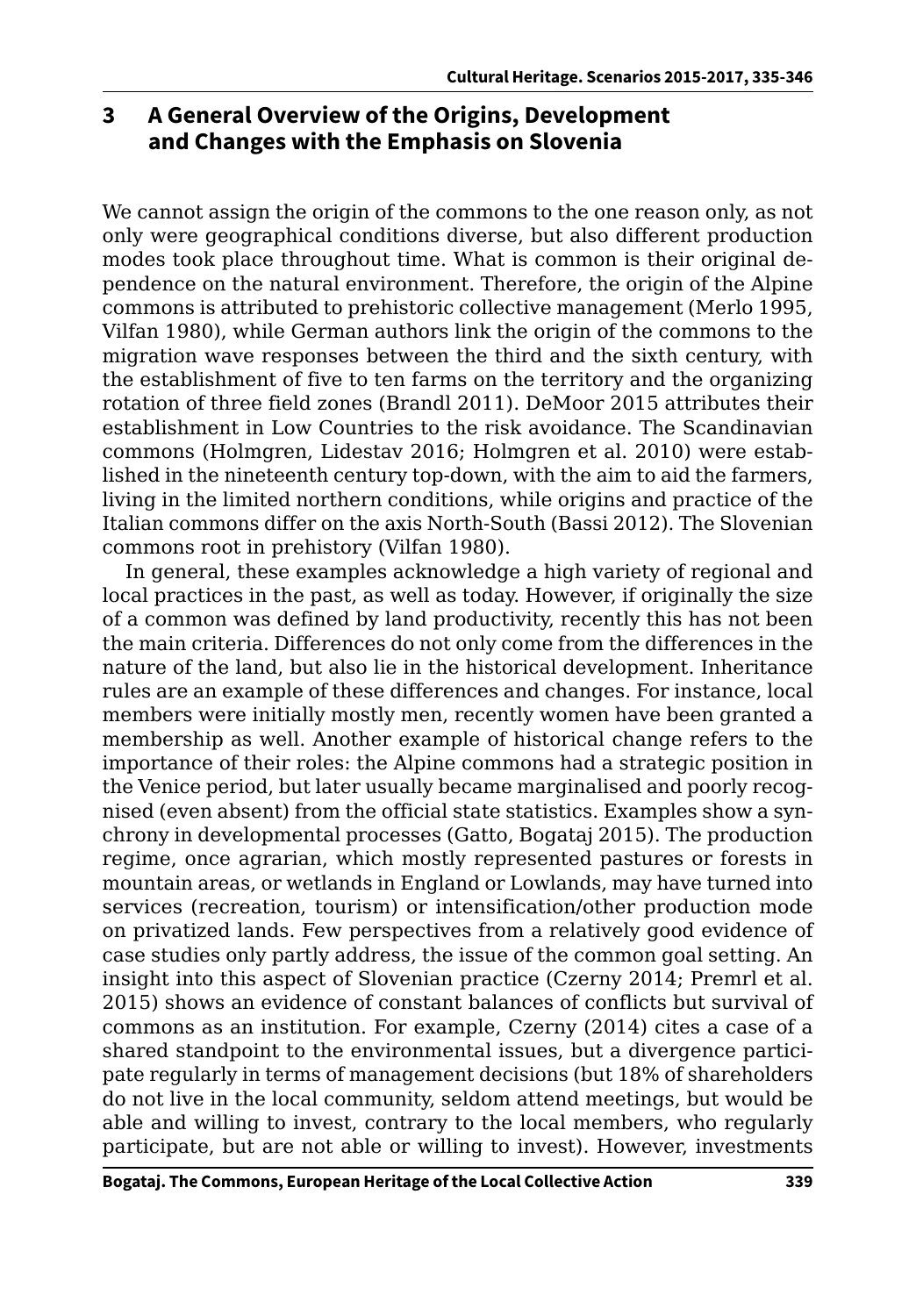or management decisions are only part of goals to bet defined in common. The most demanding is distribution of benefits (e.g. income). Premrl (et al. 2015) finds regionally specific patterns of income distribution.

Many commons dissolved. The dissolution of the commons in Western Europe occurred due to the structural factors and internal causes (Brandl 2011; DeMoor 2012), however, poor examination of the countries who were faced with a revival after their nationalist or class based nationalization and abolition (e.g. Vasile, 2015) do not allow us to overgeneralize this for the whole Europe. To exemplify, in Slovenia, generally speaking, 2,000 commons, owning circa 30% of the territory, declined to approximately 600, owning 3% of the territory (Bogataj, Krč 2014). The restitution processes at the end of the twentieth century stimulated the remaining commons to revive. However, this also meant opening up to market forces and thus creating further tensions among members. Some commons have found the property again a high potential, while others are unwilling to intensify the production due to a variety of reasons (eventual irreversible changes of natural resources or unconsolidated internal ties, e.g. due to the past experience or immigrants). But the concepts of individualization, fragmentation and suppression of common management are not new. Particularly strong in the period of physiocratism (DeMoor 2012), for the case of Slovenia described by Smrdel (1988) amongst others, seems enforced in the twentieth century. Some European countries supported commons with diverse arguments: consolidation of fragmented forest ownership in Germany (Schraml, Selter 2013), recognition of the sustainable practices in Veneto, Italy (Gatto, Bogataj 2015; Grossi 2016). Slovenian new legislation recognized and supported functioning and consolidation of commons (Act 2015) with the argument of fostering active management of natural resources, predominantly forests. Arguments for consolidation of commons thus differ another important tension, hidden in the process of amending legislation to the new interests, is concerned with distributive rules: original egalitarian principles of the traditional community at the survival edge dissolve in the frame of economic (and other) liberalization.

Aged internal members' structure in Slovenia is usually reluctant to changes according to field observations (Šprajcar 2012; Deisinger 2012, own interviews of Čezsoča agrarian common in June 2010, May 2011, July 2014 and Kamnik urban civic corporation in October 2014, for example). These tensions limit both, the intensification of production and the consolidation of the common goal. The latter have already been damaged during the decades of the ill democracy (cf. Stark 1991). However, the anthropological interpretation of autonomous small democratic social entities (so called us-groups or small living worlds) expects further balance of production and conservation of resources with (at least) a need for communities' internal equity.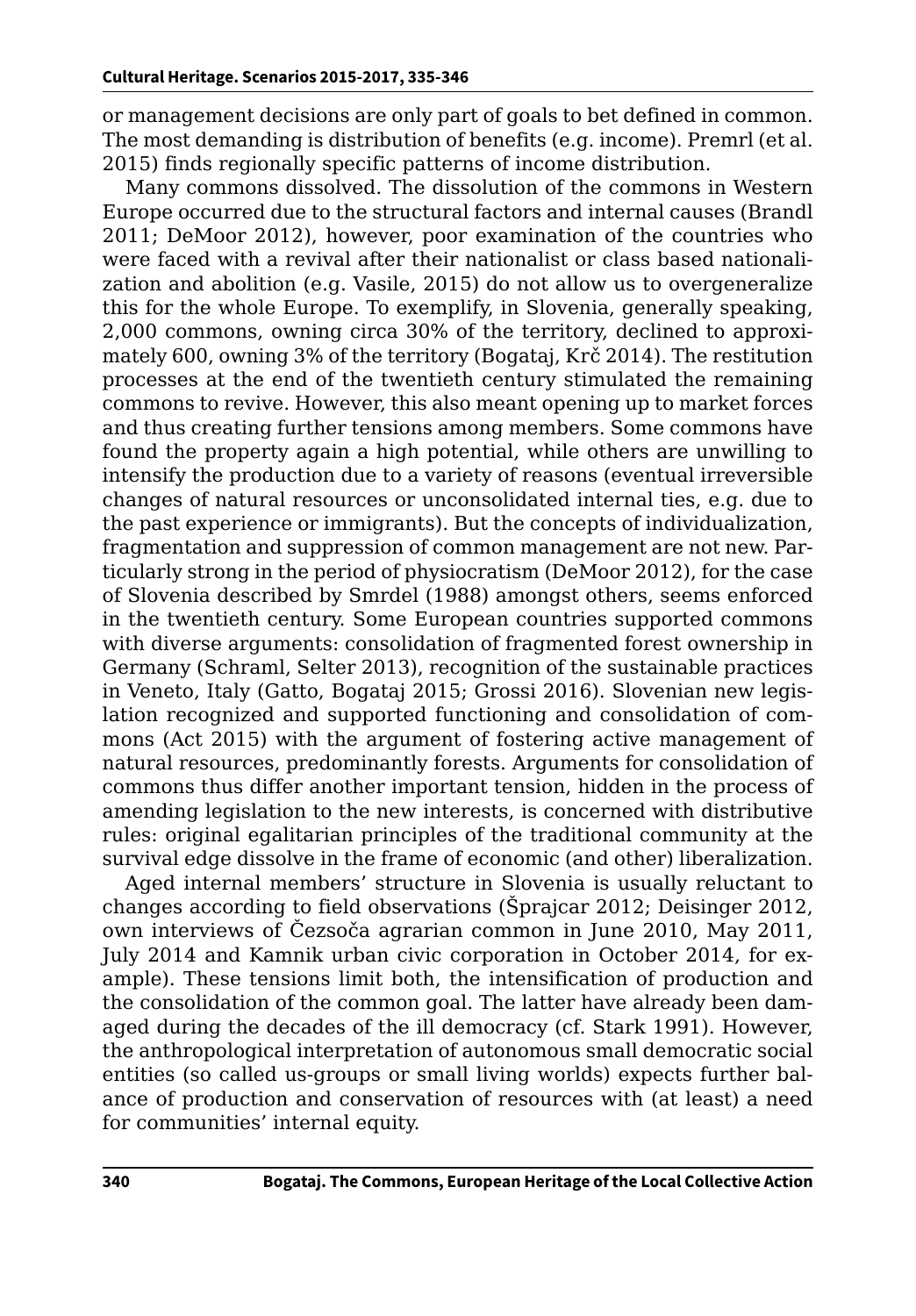#### **4 Framing the Commons into the Heritage Discourse**

In line with the previous literature examination and definitions we argue not only that the commons are heritage but also that they may be object of a declaration for a HC. With this wording we, above all, refer to their intangible cultural characteristics: 1) the ties among the members of the commons, 2) the ties with historical norms and traditional procedures, values and beliefs, and 3) the ties with the land, symbolically and in terms of practicing joint work and decision making. These ties, poorly studied and, indeed, difficult to quantify or measure qualitatively, are explicitly cited in arguments for keeping their practice (e.g. passing on the traditional activities to future generations, see Rodela 2012). They represent a symbolic world of those involved, more than economy does (Bassi 2012), by linking the past and the future through representing certain identity (Grossi 2016). The commons, therefore, represent CH with the emphasis on its non-individual base. But there is also natural heritage, the land of the commoners, which we do not consider and analyse here. We only stress the importance of the transmittance of the interpretation of nature in terms of its valuing and conceptualisation of their limits (Keršič Svetel 2010).

Regardless of the official situation (for instance, due to the nationalist or class based past regimes), the remaining (and revived) commons keep the rules-in-use in the new circumstances of the market globalization and the State based organisational principles. Socially shared practice, now entitled heritage and based on household and vertical nesting, is particularly alive in (micro)local communities of the rural areas (Bogataj, Krč 2014; Vasile 2015; Kluwankova, Gežik 2016). However, in Slovenia, there is an urban case, still dealing with the unfinished denationalization process. Its challenge is above aligning urban dimensions and a lifestyle with traditional norms, having been erased from the public life. This Commons' fights for recognition for decades but provide public roles by their property, now denationalized and step by step publicly recognized again (Deisinger 2012). However, even if a will, competence and active behaviour have some background motives, an active behaviour and a common goal cannot be granted. According to our understanding this will, competence and activity are based on local living, high human capital, and reasons to continue socializing. In case of urban common its members managed to promote their property in terms of recognition of the conservation of the territory and its nature without denying recent (urban) developments. Revival of the public recognition of commons in general, their land planning and property use seem to be main challenges for the future together with further preservation of natural and CH.

Some cases (generally) presented show that regular and modernized continuity of the past practices is possible. If the pre-nineteenth century provided some legislative autonomy and flexible adjustments of formal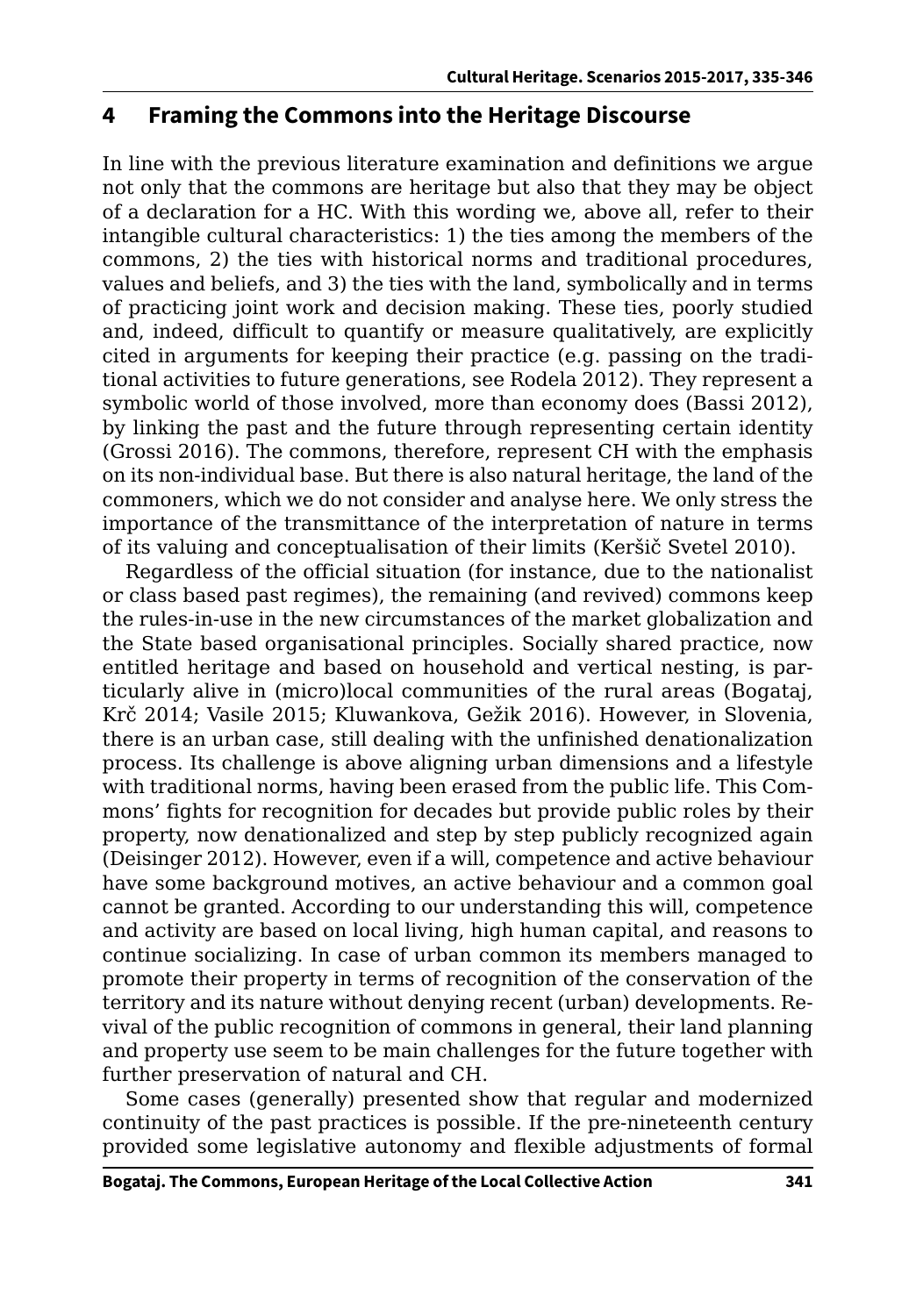(landlords') ownership this would not be possible today (De Moor 2012 amongst others, own observations). Heterogeneous urban societies, organized on a large scale, are far from direct democracy practised in the commons. Setting a common goal is, therefore, exposed to mediators, the absence of land and history attachment, but still capable of arriving at consensus, engaging in a dialogue and thus providing a long-term benefit for all. We argue that the cut of ties with the territory (of members left the territory or commute daily but also of distant decision makers), among members (due to the past conflicts or poor motivation for economic benefits) may be overcome. The issue of participation might be addressed to empower an intermediary role of the commons, for example, to mediate between personal and public benefits. This means that the commons are not only concerned with the private interest of their members, but also sustain an interest of the general public as they provide ecological services (which are the common good). In this sense, they provide an example of departure from profit driven motives to mixture of motives and multifunctional uses/roles of land/property.

Contextual empowerment (or its absence) affects further longevity of commons, their heritage and adaptation to the changes (of nature, politics, and economy). Considering the commons for heritage encourages learning, and this refers to all, communities, public administrators, local land owners, professionals of diverse branches (for instance, historians, foresters, urban planners) and the wider public.

# **5 Conclusions**

The commons are a long-lasting practice (the history itself, an element of identity, Grossi 2009, 2016), theoretically supported, but marginalised and poorly known European heritage, dominant in the mountain territories (e.g. the Alps, the Tatra mountains, the Scandic shield). In these areas only cooperation enabled the physical strength needed for the extraction of goods (e.g. wood) from the land (e.g. forests). They keep functioning despite pressures of the historical processes. Recently these pressures above all mean exposure to inflexible interpretations of the property and impact of global market forces. Personal and intangible ties seem to be crucial for survival of commons and their heritage of intergenerational transmission of norms. Regular exposure of commons to tensions is reflected in wisdom in addressing and adjusting to complex realities. Obviously some managed to survive, revive and practice their heritage also today. Their recognition, support and use are essential; their setting into heritage discourse promote their existence and role. It also calls for additional learning (for them, as well as from them). They inspire our response to social change with a deeper understanding of their functioning, and not only regarding their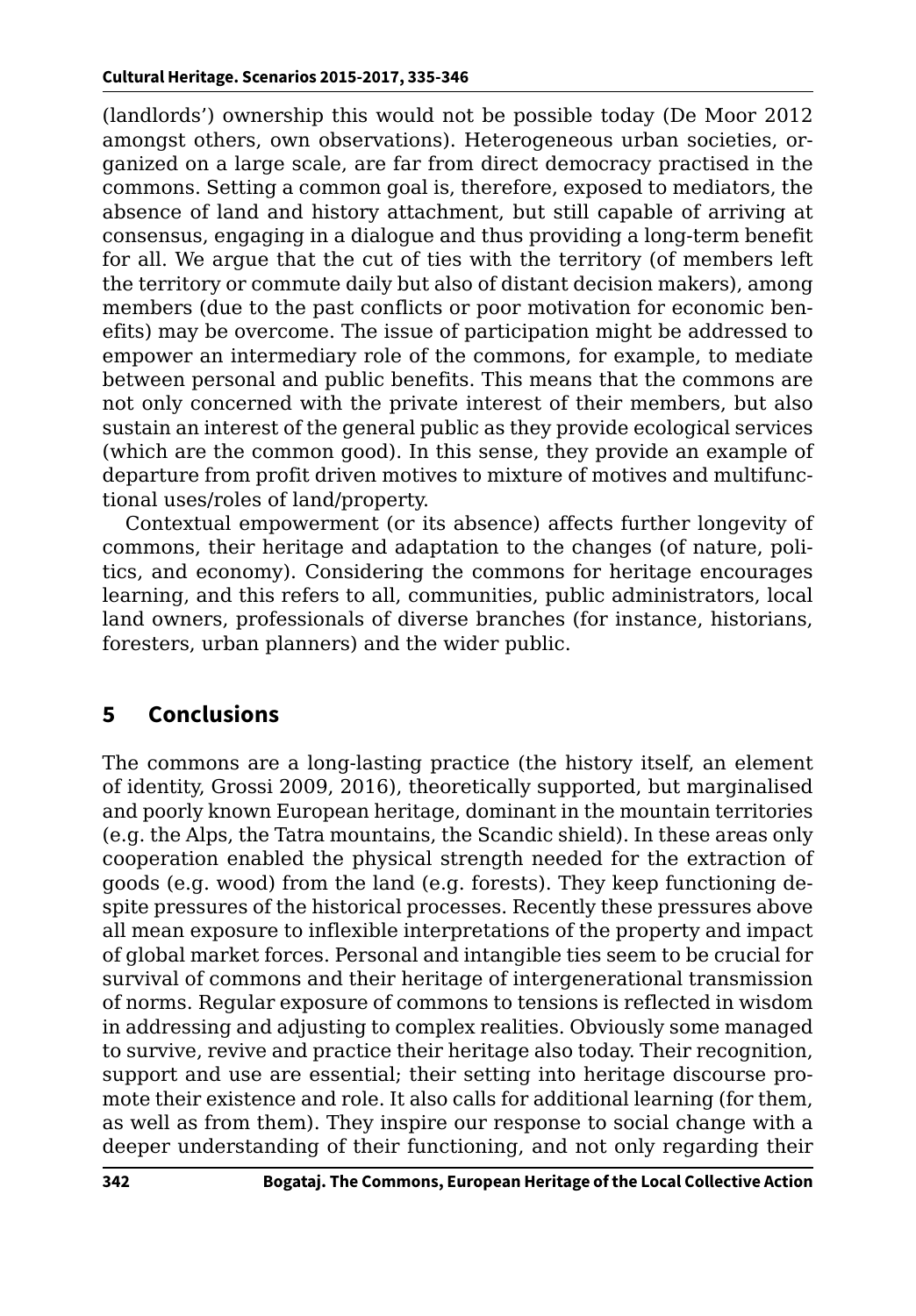economic outcomes. Their existence has only recently been investigated with case studies, but not yet based on comprehensive State statistics and a comparative analysis. Non-formal adult learning seem to be one of supportive frames for their further evolution. The branch of non-formal learning, called community learning, seem to be most proper frame and practice in this respect. The argument for this lays in anchoring learning in local innovative responses to developmental challenges. To achieve this, we suggest not only improving our understanding of the commons but above all provision of the learning infrastructure which enables setting a common goal. An example of such learning infrastructure might be study circles.

The commons are not based in overruling but on the process of common goal setting, so they challenge functioning of recent European society. Characteristics of collective action are based in communication as a balancing strategy, cooperation mechanisms and governance rather than governing (Ostrom 1990). Constellations of internal motives of community, such as risk avoidance, the advantage of scale or consideration of transaction costs, as well as external conditions like the freedom to organise, a tolerant/weak state, formal recognition of commons and their drivers (population growth, market) (De Moor 2015) have, therefore, crucial role in transmission of cultural tradition of commons into the future. Public recognition of the *commons as heritage*, seem to be important per se, but also a crystalline core for the re-generation of atomized communities and avoiding the previous mistakes of the top-down driven ideologies.

#### **Bibliography**

- Act 003-027/2015 (2015). *Zakon o agrarnih skupnostih* (ZagRS). UL RS 003-027/2015-4, 1. 10. 2015. Ljubljana.
- Bahovec, Igor (2005). *Skupnosti: teorije, oblike, pomeni*. Ljubljana: Sophia. Bahovec, Igor (2015). "Christianity in Confrontation with Individualism and Crisis of Western Culture: Person, Community, Dialog, Reflexivity, and Relationship Ethics". *Bogoslovni vestnik*, 75(2), 335-346. URL <http://www.teof.uni-lj.si/uploads/File/BV/BV-75-2-Bahovec.pdf> (2017-12-15).
- Bassi, Marco (2012). "Recognition and Support of ICCAs in Italy". Kothari, Ashish; Corrigan, Colleen; Jonas, Harry; Neumann, Aurélie; Shrumm, Holly (eds.), *Recognising and Supporting Territories and Areas Conserved by Indigenous Peoples and Local Communities: Global Overview and National Case Studies*. Secretaria of the Convention on Biological Diversity, ICCA Consortium, IUCN/TILCEPA, Kalpavriksh, and Natural Justice, Montreal, Canada. Technical Series 64.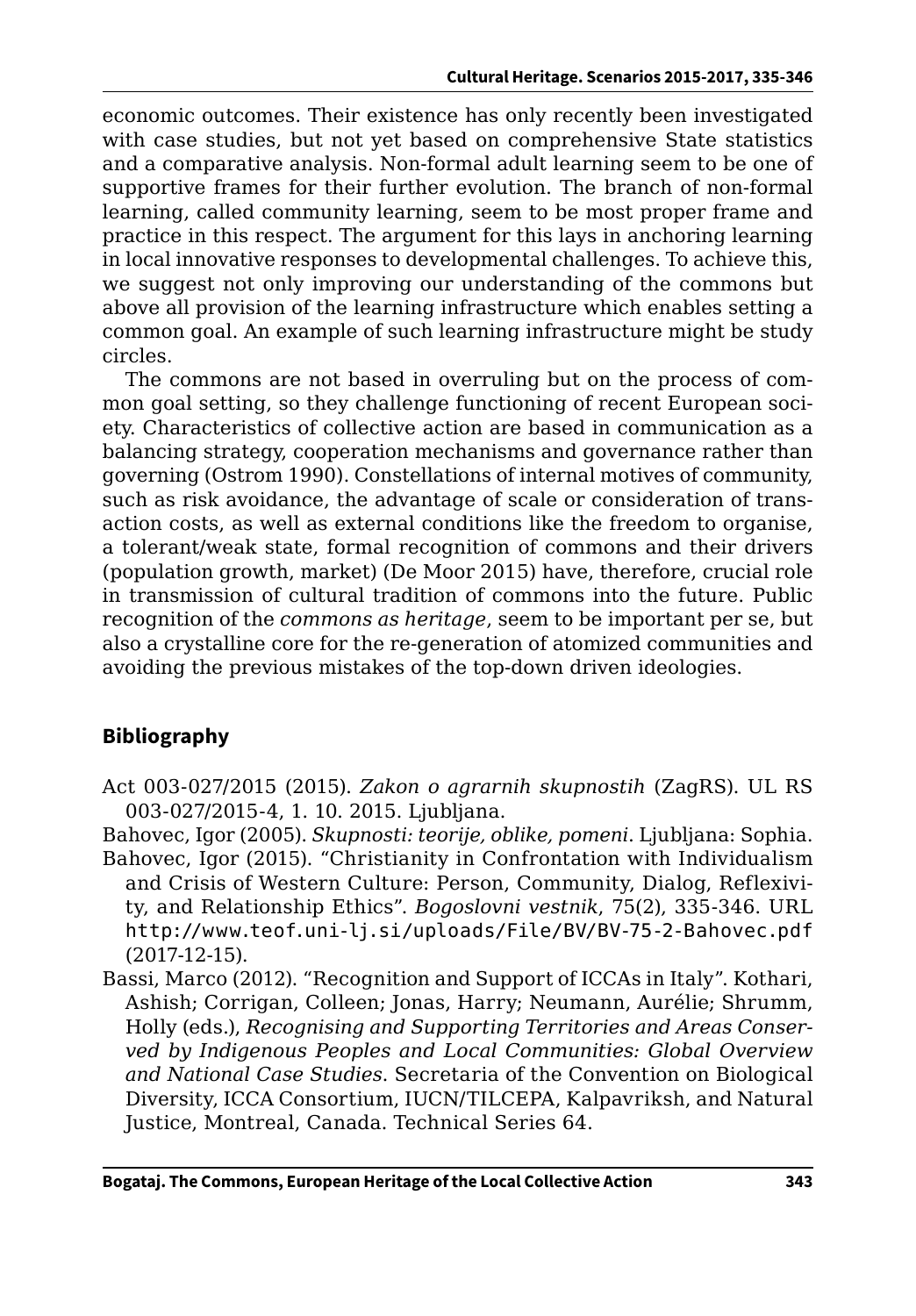- Bogataj, Nevenka; Krč, Janez (2014). "A Forest Commons Revival in Slovenia". *Society and Natural Resources: An International Journal*, 27, 867-88. URL [http://www.tandfonline.com/doi/abs/10.1080/08941920](http://www.tandfonline.com/doi/abs/10.1080/08941920.2014.918225) [.2014.918225](http://www.tandfonline.com/doi/abs/10.1080/08941920.2014.918225) (2017-12-15).
- Brandl, Helmut (2011). "The Commons in South-West Germany: Prosperity, Decline and Transformation". IUFRO International Conference on Small Scale Forestry: *Synergies and Conflicts in Social, Ecological and Economic Interactions*, Freiburg, Germany. July 2011.
- Czerny, Tomaž Alojzij (2014). *Analiza upravljanja naravnih virov na primeru agrarne skupnosti Škrbina-Rubije/Šibelj*i [MSc Thesis]. Ljubljana: Biotechnical Faculty, University of Ljubljana.
- Deisinger, Mitja (2012). *Po poteh dediščine meščanske korporacije*. Unpublished material, 94 pages.
- De Moor, Tine (2015). *The Dilemma of the Commoners. Understanding the Use of Common-Pool Resources in Long-Term Perspective*. Utrecht: Utrecht University, The Netherlans; Cambridge: Cambridge University Press, 224
- De Moor, Tine (2012). "What Do We Have in Common? A Comparative Framework for Old and New Literature on the Commons". *International Review of Social History*, 57, 269-290.
- Del Gobbo, Giovanna (2015). "Study Circles and Innovation". *Lifelong Learning Devices for Sustainable Local Development: The Study Circles Experience in the Cross-Border Area Italy-Slovenia*. Gorizia: Comitato regionale dell'Enfap del Friuli Venezia Giulia. URL [http://](http://www.prc.si/files/1713_1608_0442455528a_Lifelong%20Learning%209788846742834.pdf) [www.prc.si/files/1713\\_1608\\_0442455528a\\_Lifelong%20Learning%20](http://www.prc.si/files/1713_1608_0442455528a_Lifelong%20Learning%209788846742834.pdf) [9788846742834.pdf](http://www.prc.si/files/1713_1608_0442455528a_Lifelong%20Learning%209788846742834.pdf) (2017-12-15). Education 1.
- Etzioni, Amitai (ed.) (1995). R*ights and the Common Good: The Communitarian Perspective*. New York: St. Martin's Press.
- Gallagher, Michael Paul. [1997] (2003). *Clashing Symbols: An Introduction to Faith and Culture*. New York: Paulist Press.
- Gatto, Paola; Bogataj, Nevenka (2015). "Disturbances, Robustness and Adaptation in Forest Commons: Comparative Insights from Two Cases in the South-eastern Alps". *Forest Policy and Economics*, 58, 56-64. URL [http://www.sciencedirect.com/science/article/pii/](http://www.sciencedirect.com/science/article/pii/S138993411500060X) [S138993411500060X](http://www.sciencedirect.com/science/article/pii/S138993411500060X) (2017-12-15).
- Granovetter, Mark (1985). "Economic Action and Social Structure. The Problem of Embeddedness". *American Journal of Sociology*, 91(3), 481- 510.
- Grossi, Paolo (unpublished). *Boljunec*. Unpublished material, slovenian version.
- Grossi, Paolo (2016). "Agrarne skupnosti-posebna oblika posedovanja". *Posvet o slovenskih agrarnih skupnostih* (Ljubljana, 16. februar 2016). Ljubljana: Slovenska akademija znanosti in umetnosti. Recorded oral presentation.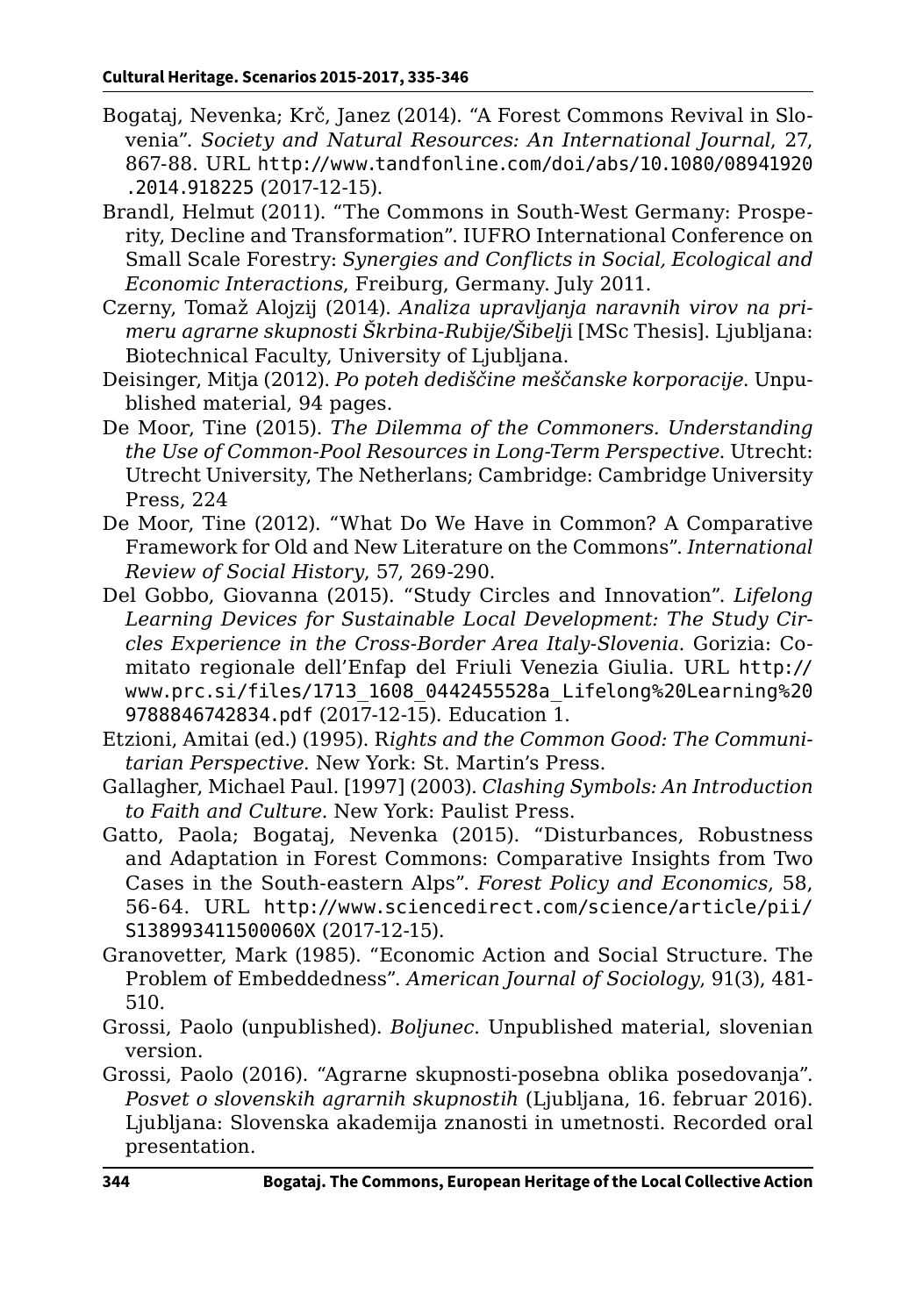- Holmgren, Eva; Lidestav, Gun (2007). "Comparison of Harvesting and Business Activities of Non-shareholders and Shareholders in a Forest Common in Västerbotten, Sweden". *Scandinavian Journal of Forest Research*, 22(6), 582-593.
- Holmgren, Eva; Holmgren, Lina; Keskitalo, Carina; Lidestav, Gun (2010). "Swedish Forest Commons. A Matter of Governance?". *Forest Policy and Economics*, 12(6), 423-431.
- Keršič Svetel, Marjeta (2010). "Strokovna izhodišča za smernice in standarde kakovosti na področju načrtovanja interpretacije dediščine podeželja". Lili Mahne idr. (ed.), *Identiteta je tudi interpretacija preteklosti*. Cerkno: Notranjski ekološki center, 5-18.
- Kluwankova, Tatiana; Gežik, Veronika (2016). "Survival of Commons? Institutions for Robust Forest Social-Ecological Systems". *Journal of Forest Economics*, 24, 175-185.
- Lidestav, Gun, Bogataj, Nevenka, Gatto Paola, Lawrence, Anna, Stjernström, Olof, Wong, Jenny (2017). "Forests in conmmon and local development". E. Carina H. Keskitalo (eds.), *Globalisation and Change in Forest Ownership and Forest Use: Natural Resource Management in Transition*. Palgrave Macmillan,
- Merlo, Maurizio (1995). "Common Property Forest Management in Northern Italy: A Historical and Socio-Economic Profile". *Unasylva* 46, 58- 63.
- Ogrin, Darko (1989). "Iz življenja komuna na Bezovici". *Kronika, časopis za slovensko krajevno zgodovino*, 96-101.
- Ostrom, Elinor (1990). *Governing the Commons. The Evolution of Institutions for Collective Action*. Cambridge (MA): University of Cambridge Press.
- Ostrom, Elinor (2005). *Understanding Institutional Diversity*. Princeton, (NJ): Princeton University Press.
- Premrl, Tine; Udovč, Andrej; Bogataj, Nevenka; Krč, Janez (2015). "From Restitution to Revival: a Case of Commons Reestablishment and Restitution in Slovenia". *Forest Policy and Economics*, 59, 19-26.
- Rodela, Romina (ed.) (2012). *Soupravljanje naravnih virov: vaške skupnosti in sorodne oblike skupne lastnine in skupnega upravljanja*. Wageningen: Wageningen University and Research Centre.
- Schraml, Ulich; Selter, Andy (2013). "Lessons Learnt from Commonly Owned Forests for the Establishment of 'New Commons' in Private Forestry". Selter, Bernward (ed.), *Forest Commons. Role Model for Sustainable Local Governance and Forest Management*. Münster: Wald und Holz NRV, 17-22. Forest State Administration Series 22.
- Smrdel, Inja (1988). *Prelomna in druga bistvena gospodarska dogajanja v zgodovini agrarnih panog v 19. stoletju na Slovenskem* (Archive, accessed 17 September 2014).